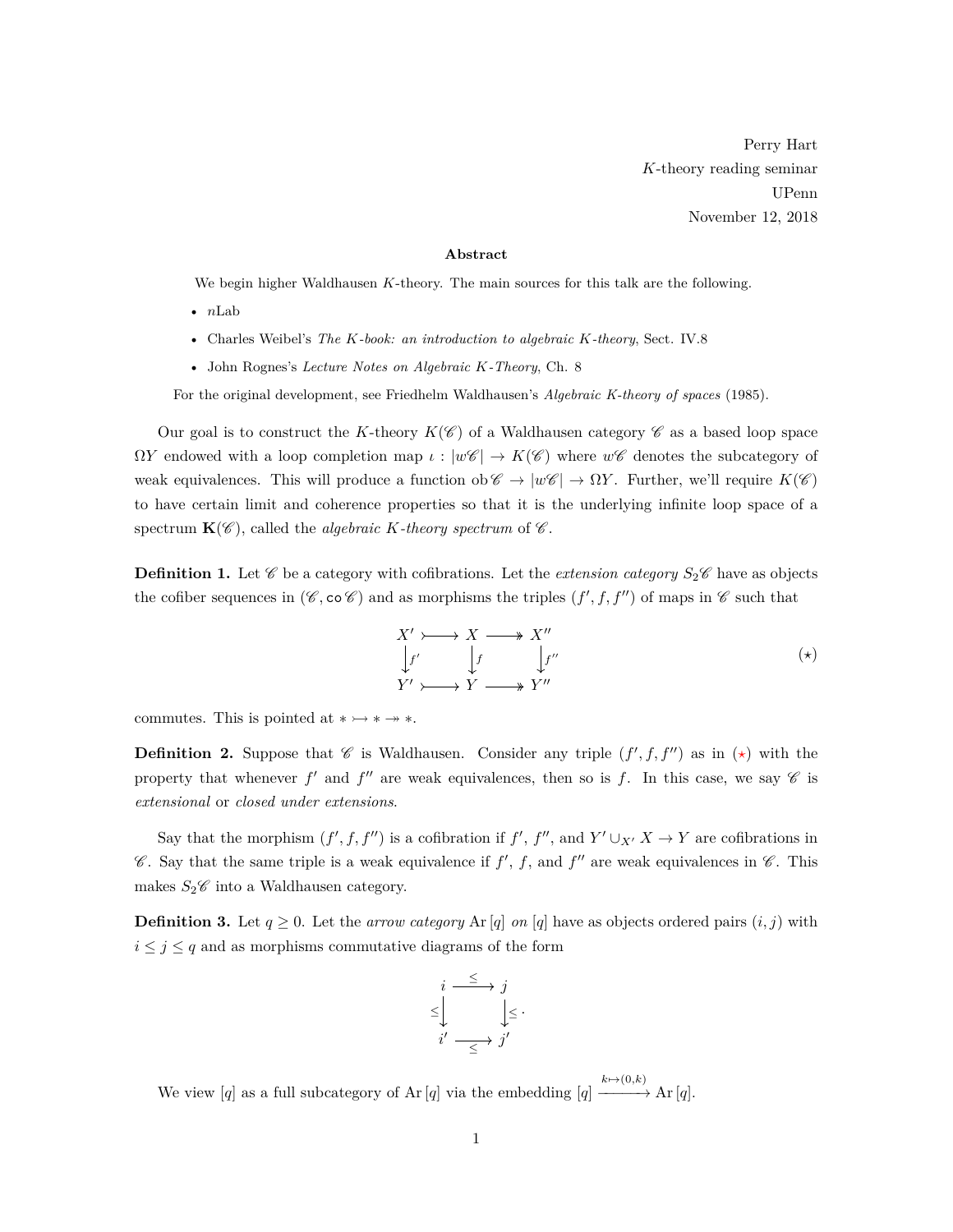## **Note 4.**

- 1. Any triple  $i \leq j \leq k$  determines the morphisms  $(i, j) \rightarrow (i, k)$  and  $(i, k) \rightarrow (j, k)$ . Conversely, any morphism in the arrow category is a composite of such triples.
- 2. Ar  $[q] \cong \text{Fun}([1],[q])$  with each pair  $(i, j)$  identified with the functor satisfying  $0 \mapsto i$  and  $1 \mapsto j$ .

**Example 5.** The category Ar[2] is generated by the commutative diagram



Let  $\mathscr C$  be a category with cofibrations and  $q \in \mathbb{Z}_{\geq 0}$ . Define  $S_q\mathscr C$  as the full subcategory of  $\mathbf{Fun}(\operatorname{Ar} [q] \, , \mathscr{C})$  generated by  $X : \operatorname{Ar} [q] \to \mathscr{C}$  such that

- 1.  $X_{j,j}$  = \* for each  $j \in [q]$ .
- 2.  $X_{i,j} \rightarrowtail X_{i,k} \rightarrowtail X_{j,k}$  is a cofiber sequence for any  $i < j < k$  in [q]. Equivalently, if  $i \leq j \leq k$  in [*q*], then the square

<span id="page-1-0"></span>

is a pushout.

This is pointed at the constant diagram at ∗.

**Note 6.** A generic object in  $S_qC$  looks like



where  $X_q$  corresponds to  $X_{0,q}$  and  $X_{j}$ <sup>*i*</sup> $X_i$  to  $X_{i,j}$  for any  $1 \leq i \leq j \leq q$ .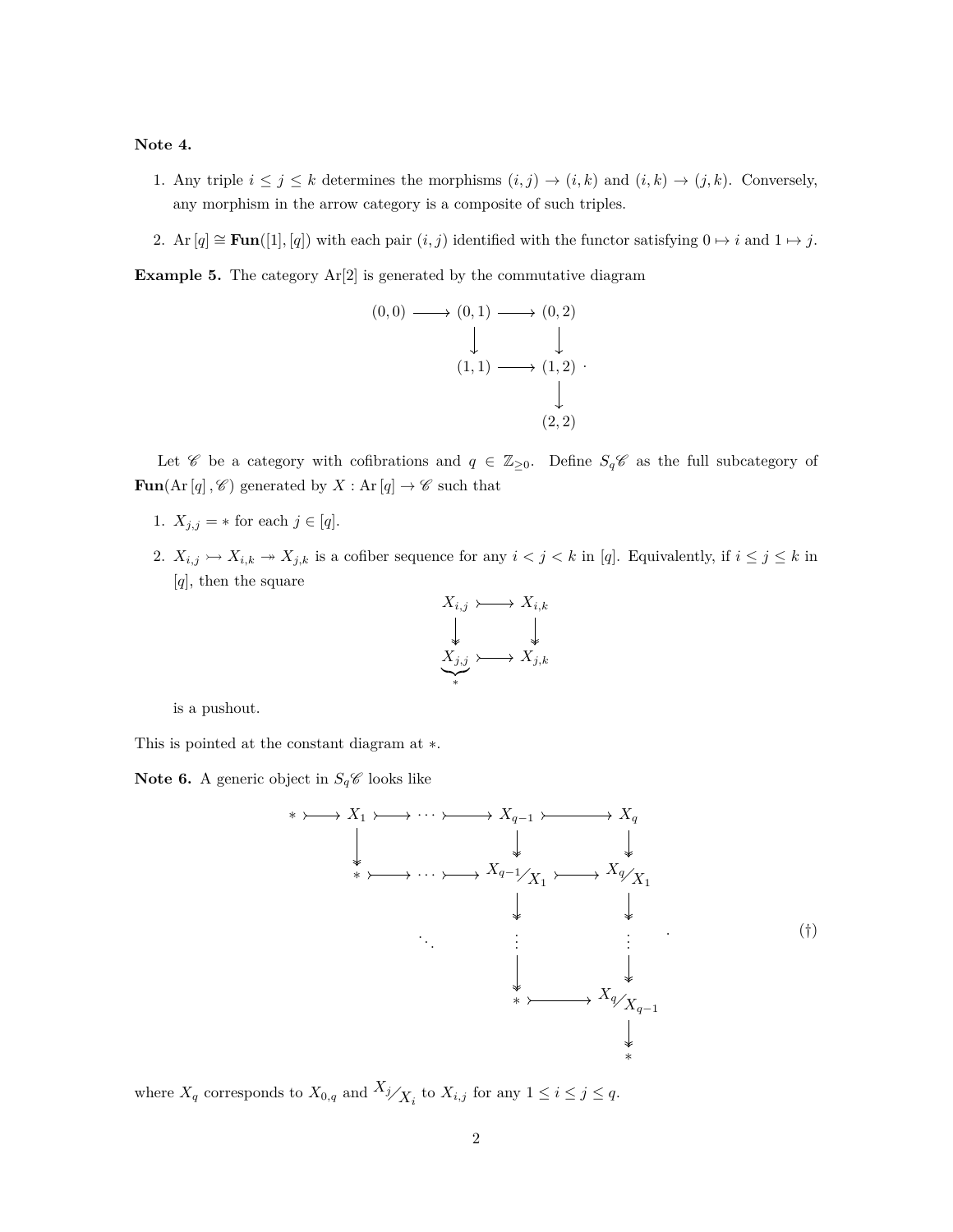**Definition 7.** Let  $(\mathscr{C}, \text{co }\mathscr{C})$  be a category with cofibrations. Let  $\text{co } S_q\mathscr{C} \subset S_q\mathscr{C}$  consist of the morphisms  $f: X \rightarrow Y$  of Ar [*q*]-shaped diagrams such that for each  $1 \leq j \leq q$  we have



**Proposition 8.** *If*  $f : X \to Y$  *is a cofibration of*  $S_q \mathscr{C}$ *, then* 

$$
X_{i,j} \rightarrow X_{i,k}
$$
  

$$
f_{i,j} \downarrow \qquad \qquad \downarrow f_{i,k}
$$
  

$$
Y_{i,j} \rightarrow Y_{i,k}
$$

*for any*  $i \leq j \leq k$  *in* [*q*].<sup>[1](#page-2-0)</sup>

**Lemma 9.**  $(S_q\mathscr{C}, \text{co } S_1\mathscr{C})$  *is a category with cofibrations.* 

*Proof.* First notice that the composite of two cofibrations  $g \circ f : X \to Y \to Z$  is a cofibration thanks to the commutative diagram



It's clear that any isomorphism or initial morphism in  $S_q\mathscr{C}$  is a cofibration.

To see that axiom W2 is satisfied, let  $f : X \to Y$  and  $g : X \to Z$  be morphisms in  $S_q\mathscr{C}$ . It's easy to verify that each component  $f_{i,j}: X_{i,j} \to Y_{i,j}$  is a cofibration. Thus, each pushout of the form  $W_{i,j} := Y_{i,j} \cup_{X_{i,j}} Z_{i,j}$  exists. These form a functor  $W : \text{Ar} [q] \to \mathscr{C}$ . If  $i < j < k$ , then we have a cofiber sequence  $W_{i,j} \rightarrow W_{i,k} \rightarrow W_{j,k}$  because  $W_{i,j} \rightarrow W_{i,k}$  factors as the composite of two cofibrations as follows.

$$
Z_{i,j} \longleftarrow Z_{i,k}
$$
\n
$$
f_{i,j} \cup \text{Id} \downarrow \qquad \qquad f_{i,j} \cup \text{Id}
$$
\n
$$
Y_{i,j} \cup X_{i,j} Z_{i,j} \longleftarrow Y_{i,j} \cup X_{i,j} Z_{i,k} \longleftarrow Y_{i,k} \cup X_{i,k} Z_{i,k}
$$
\n
$$
\text{Id} \cup g_{i,k} \uparrow \qquad \qquad \text{Id} \cup g_{i,k}
$$
\n
$$
Y_{i,j} \cup X_{i,j} X_{i,k} \longleftarrow Y_{i,k}
$$

<span id="page-2-0"></span> $1$ Lemma 8.3.12 (Rognes).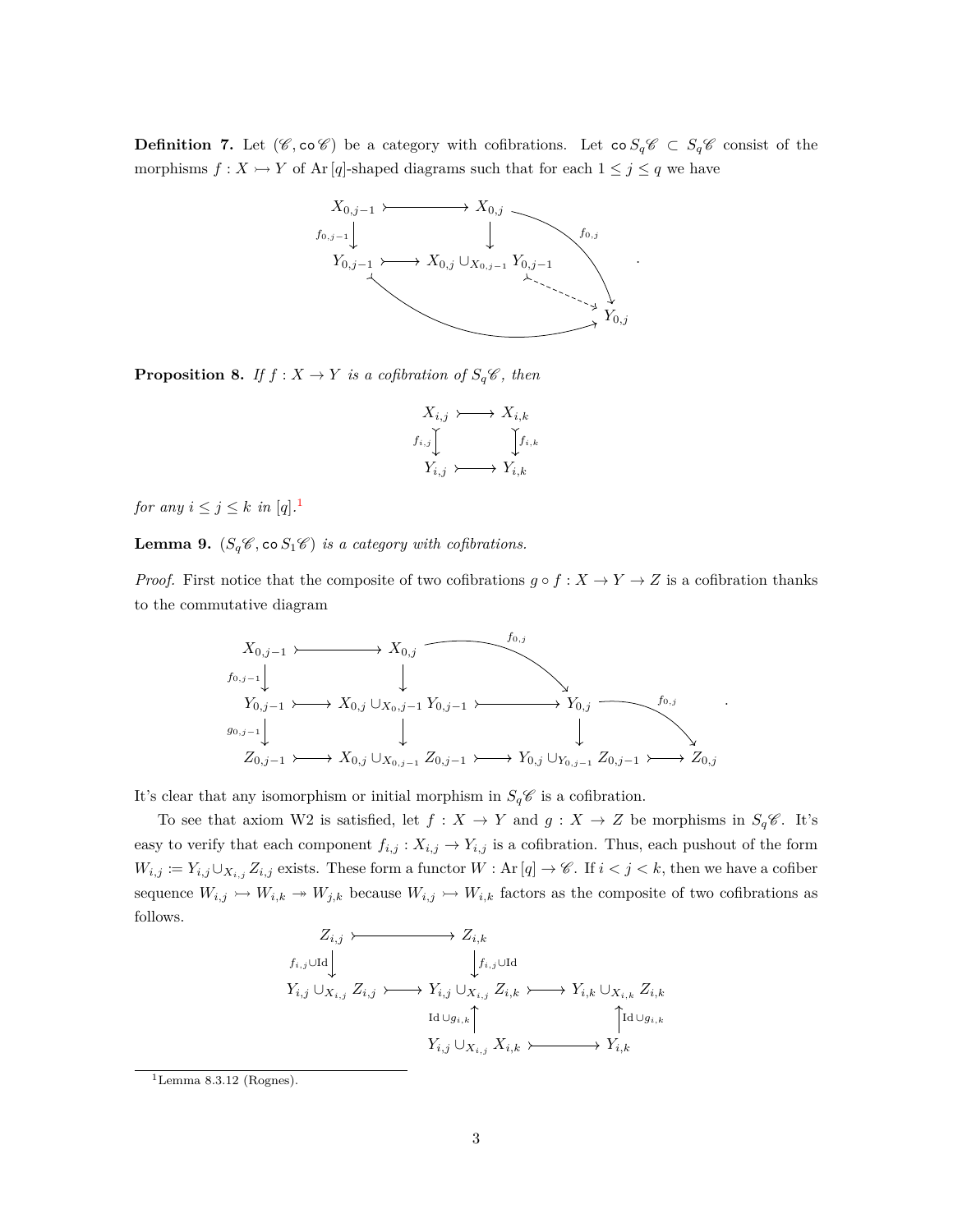The fact that colimits commute with each other ensures that  $W_{j,k} \cong W_{i,k}/W_{i,j}$ . Hence *W* is the pushout of *f* and *g*. To verify that this is a cofibration, we must check that the pushout map  $W_{0,j-1} \cup_{Z_{0,j-1}} Z_{0,j} \to W_{0,j}$  is a cofibration. But this follows from the pushout square

$$
Y_{0,j-1} \cup_{X_{0,j-1}} X_{0,j} \longmapsto Y_{0,j}
$$
  
\n
$$
\downarrow \qquad \qquad \downarrow \qquad \qquad \downarrow
$$
  
\n
$$
Y_{0,j-1} \cup_{X_{0,j-1}} Z_{0,j} \longmapsto Y_{0,j} \cup_{X_{0,j}} Z_{0,j}
$$

**Definition 10.** Let  $(\mathscr{C}, w\mathscr{C})$  be a Waldhausen category. Let  $wS_q\mathscr{C} \subset S_q\mathscr{C}$  consist of the morphisms *f* : *X* → *Y* of Ar [*q*]-shaped diagrams such that the component  $f_{0,j}$  :  $X_{0,j}$  →  $Y_{0,j}$  is a weak equivalence in  $\mathscr C$  for each  $1 \leq j \leq q$ .

**Proposition 11.** Let *f* be a weak equivalence in  $S_q\mathscr{C}$ . Each component  $f_{i,j}: X_{i,j} \to Y_{i,j}$  is a weak *equivalence in*  $\mathscr{C}$ *.* 

*Proof.* Apply the Gluing axiom to the diagram

$$
X_{0,j} \longleftrightarrow X_{0,i} \longrightarrow *
$$
  
\n
$$
\cong \downarrow \cong \downarrow \qquad = \downarrow.
$$
  
\n
$$
Y_{0,j} \longleftrightarrow Y_{0,i} \longrightarrow *
$$

Then  $X_{i,j} \cong X_{0,j} \cup_{X_{0,i}} * \longrightarrow Y_{0,j} \cup_{Y_{0,i}} * \cong Y_{i,j}$ , as desired.

**Lemma 12.**  $(S_q\mathscr{C}, wS_q\mathscr{C})$  *is a Waldhausen category.* 

**Definition 13.** Let  $\mathscr{C}$  be a category with cofibrations. If  $\alpha : [p] \to [q]$ , then define  $\alpha^* : S_q \mathscr{C} \to S_p \mathscr{C}$ by

$$
\alpha^*(X:\text{Ar} [q] \to \mathscr{C}) = X \circ \text{Ar}(\alpha) : \text{Ar}[p] \to \text{Ar} [q] \to \mathscr{C}.
$$

It's easy to check that this satisfies the two conditions of a diagram in  $S_p\mathscr{C}$ . Moreover, the face maps  $d_i$  are obtained by deleting the row  $X_{i,-}$  and the column containing  $X_i$  in ([†](#page-1-0)) and then reindexing as necessary. The degeneracy maps  $s_i$  are given by duplicating  $X_i$  and then reindexing Not sure that such that  $X_{i+1,i} = 0$ .

the *s<sup>i</sup>* work.

**Proposition 14.** Let  $(\mathscr{C}, w\mathscr{C})$  be a Waldhausen category. Each functor  $\alpha^*: S_q\mathscr{C} \to S_p\mathscr{C}$  is exact, so *that*  $(S_{\bullet} \mathscr{C}, wS_{\bullet} \mathscr{C})$  *is a simplicial Waldhausen category.* 



 $\Box$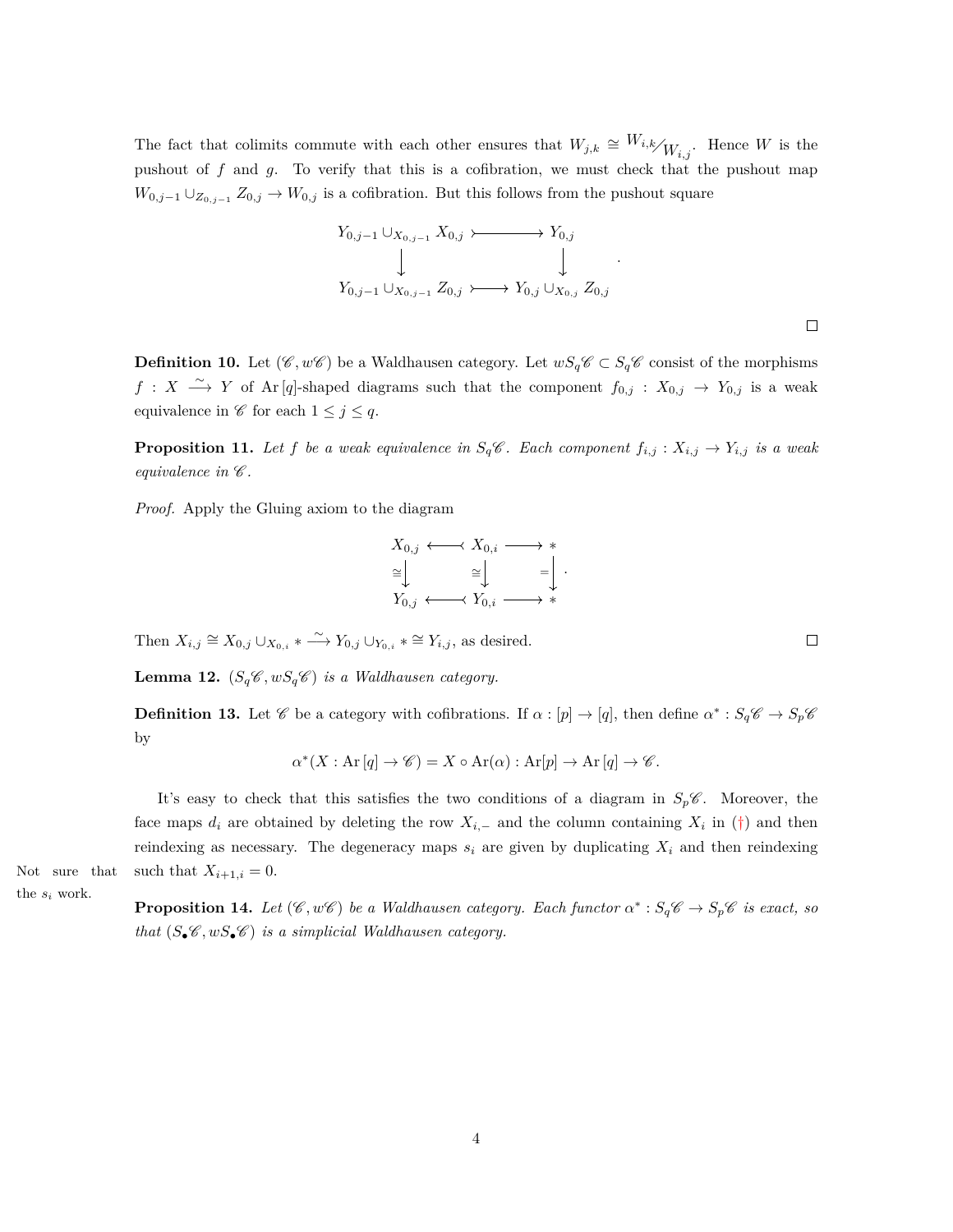The nerve  $N_{\bullet}wS_{\bullet}$  is a bisimplicial set with  $(p, q)$ -bisimplices the diagrams of the form



such that  $X_{i,j}^k \cong \frac{X_{j}^k}{X_i^k}$  for every  $i \leq j \leq q$  and  $k \in [p]$ .

**Lemma 15.** *There is a natural map*  $N_{\bullet}w\mathscr{C} \wedge \Delta_{\bullet}^1 \to N_{\bullet}wS_{\bullet}\mathscr{C}$ *, which automatically induces a based map*  $\sigma : \Sigma |w\mathscr{C}| \to |wS_{\bullet}\mathscr{C}|$  *of classifying spaces.* 

*Proof.* We can treat  $N_{\bullet}wS_{\bullet}C$  as the simplicial set  $[q] \mapsto N_{\bullet}wS_{q}C$ . This defines a right skeletal structure on  $N_{\bullet}wS_{\bullet}$ %.

If  $q = 0$ , then  $wS_0\mathscr{C} = S_0\mathscr{C} = *$ , so that  $N_{\bullet}wS_0\mathscr{C} = *$  as well. If  $q = 1$ , then  $wS_1\mathscr{C} \cong w\mathscr{C}$ . Thus, the right 1-skeleton is equal to  $N_{\bullet}w\mathscr{C} \wedge \Delta_{\bullet}^1$ , which in turn must be equal to the image *I* of the canonical map

$$
\coprod_{q \leq 1} N_{\bullet} w S_q \mathscr{C} \times \Delta_{\bullet}^q \to N_{\bullet} w S_{\bullet} \mathscr{C}.
$$

Now, the degeneracy map  $s_0$  collapses  $\{*\}\times\Delta^1_{\bullet}$ , and the face maps  $d_0$  and  $d_1$  collapse  $N_{\bullet}w\mathscr{C}\times\partial\Delta^1_{\bullet}$ . Therefore, *I* must equal

$$
N_{\bullet}w\mathscr{C}\wedge\Delta_{\bullet}^{1}=\frac{N_{\bullet}w\mathscr{C}\times\Delta_{\bullet}^{1}}{\{*\}\times\Delta_{\bullet}^{1}\cup N_{\bullet}w\mathscr{C}\times\partial\Delta_{\bullet}^{1}}
$$

*.*

We have defined a natural inclusion map  $\lambda : N_{\bullet}w\mathscr{C} \wedge \Delta_{\bullet}^1 \to N_{\bullet}wS_{\bullet}\mathscr{C}$ .

Since  $\Delta^1_{\bullet}$  is isomorphic to the unit interval and the map  $\lambda$  agrees on the endpoints, we can pass to  $S<sup>1</sup>$  during the suspension. Hence  $\lambda$  induces the desired map  $\sigma$ <sup>[2](#page-4-0)</sup>  $\Box$ 

**Note 16.** Axiom W3 implies that  $w\mathscr{C}$  is closed under coproducts, making  $|wS_{\bullet}\mathscr{C}|$  into an *H*-space via the map

$$
\coprod: |wS_{\bullet}\mathscr{C}| \times |wS_{\bullet}\mathscr{C}| \cong |wS_{\bullet}\mathscr{C} \times wS_{\bullet}\mathscr{C}| \rightarrow |wS_{\bullet}\mathscr{C}|.
$$

**Definition 17.** Let  $(\mathscr{C}, w\mathscr{C})$  be a Waldhausen category. Define the *algebraic K-theory* of  $\mathscr{C}$  as

$$
K(\mathscr{C},w) \coloneqq \Omega \left| N_{\bullet} w S_{\bullet} \mathscr{C} \right|.
$$

**Note 18.** We have a right adjoint  $\iota : |w\mathscr{C}| \to K(\mathscr{C}, w)$  to the based map  $\sigma$ .

<span id="page-4-0"></span><sup>2</sup>This is a tentative explanation due to Thomas Brazelton.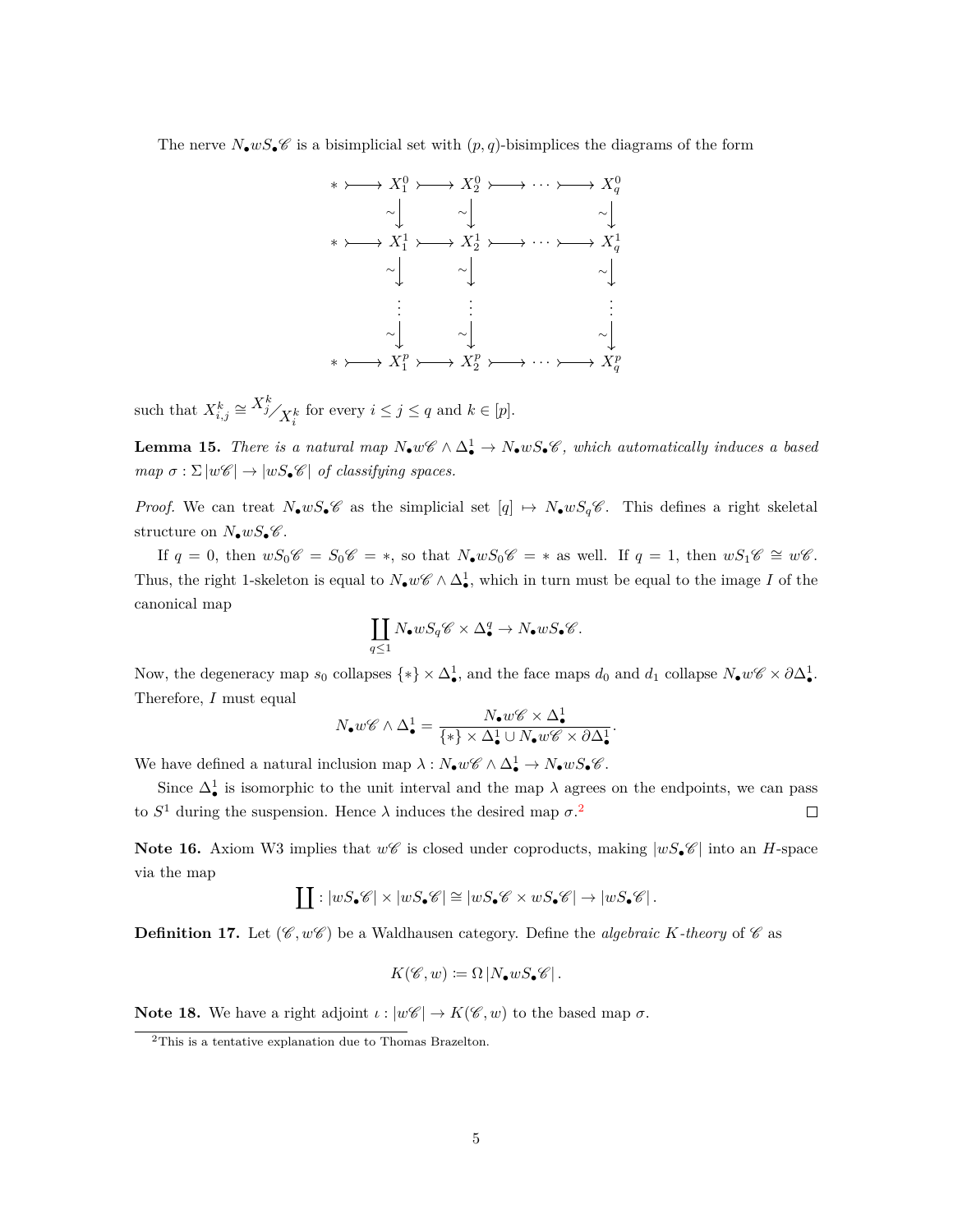Let  $F: (\mathscr{C}, w\mathscr{C}) \to (\mathscr{D}, w\mathscr{D})$  be an exact functor. Let

$$
K(F) = \Omega \left[ wS_{\bullet}F \right] : K(\mathscr{C}, w) \to K(\mathscr{D}, w).
$$

This gives us the *algebraic K*-theory functor  $K : \textbf{Wald} \to \textbf{Top}_*$ .

Note that any exact category  $\mathscr A$  is a Waldhausen category with cofibrations the admissible exact sequences and weak equivalences the isomorphisms. Waldhausen showed that  $|iS_{\bullet}\mathscr{A}|$  (where  $i(-)$  denotes the isomorphism category) and  $BQ\mathscr{A}$  are homotopy equivalent. Therefore, our current definition of higher algebraic *K*-theory agrees with Quillen's.

**Example 19.** Let *R* be a ring. Define the *algebraic K-theory space of R* as

$$
K(R) = K(\mathbf{P}(R), i)
$$

where the weak equivalences are precisely the injective *R*-linear maps with projective cokernel and the cofibrations are precisely the *R*-linear maps.

**Example 20.** Assume that  $\mathscr{C}$  is a small Waldhausen category where  $w\mathscr{C}$  consists of the isomorphisms in  $\mathscr{C}$ . If  $s_n\mathscr{C}$  denotes the set of objects of  $S_n\mathscr{C}$ , then we have a simplicial set  $s_n\mathscr{C}$ . Waldhausen showed that the inclusion map  $|s_{\bullet}\mathscr{C}| \hookrightarrow |iS_{\bullet}\mathscr{C}|$  is a homotopy equivalence. This makes  $\Omega|s_{\bullet}\mathscr{C}|$  into a so-called simplicial model for  $K(\mathscr{C}, w)$ .

*Remark* 21. Since  $wS_0\mathscr{C} = *$  and every simplex of degree  $n > 0$  is attached to \*, it follows that the classifying space  $|wS_{\bullet}\mathscr{C}|$  is connected. Therefore, we preserve any homotopical information when passing to the loop space.

**Definition 22.** The *i*-th algebraic *K*-group of  $\mathscr C$  is

$$
K_i(\mathscr{C},w) \equiv \pi_i K(\mathscr{C},w)
$$

for each  $i \geq 0$ .

<span id="page-5-0"></span>**Proposition 23.**  $\pi_1 |wS_{\bullet} \mathscr{C}| \cong K_0(\mathscr{C}, w)$ .

<span id="page-5-1"></span>**Lemma 24.** *The group*  $K_0(\mathscr{C}, w)$  *is generated by all elements* [X] *such that* 

- $[X'] + [X''] = [X]$  *for every cofiber sequence*  $X' \rightarrowtail X \rightarrowtail X''$  *and*
- $[X] = [Y]$  *for every weak equivalence*  $X \xrightarrow{\sim} Y$ *.*

*Proof.* In light of Proposition [23,](#page-5-0) it suffices to compute  $\pi_1 |N_{\bullet}wS_{\bullet} \mathscr{C}|$  based at the (0,0)-bisimplex  $*$ . For this, just notice the CW structure of  $|N_{\bullet}wS_{\bullet}\mathscr{C}|$ , with 1-cells the  $(0,1)$ -bisimplices and 2-cells the  $(0, 2)$ -bisimplices  $X' \rightarrowtail X \rightarrowtail X''$  and the  $(1, 1)$ -bisimplices  $X \stackrel{\sim}{\longrightarrow} Y$ , which are attached to the 1-cells *X* and *Y*. Any cell of dimension  $n > 2$  is irrelevant to computing  $\pi_1$ .  $\Box$ 

As a result, we obtain functors

$$
K_i: \mathbf{Wald} \xrightarrow{K} \mathbf{Top}_* \xrightarrow{\pi_i} \mathbf{Ab},
$$